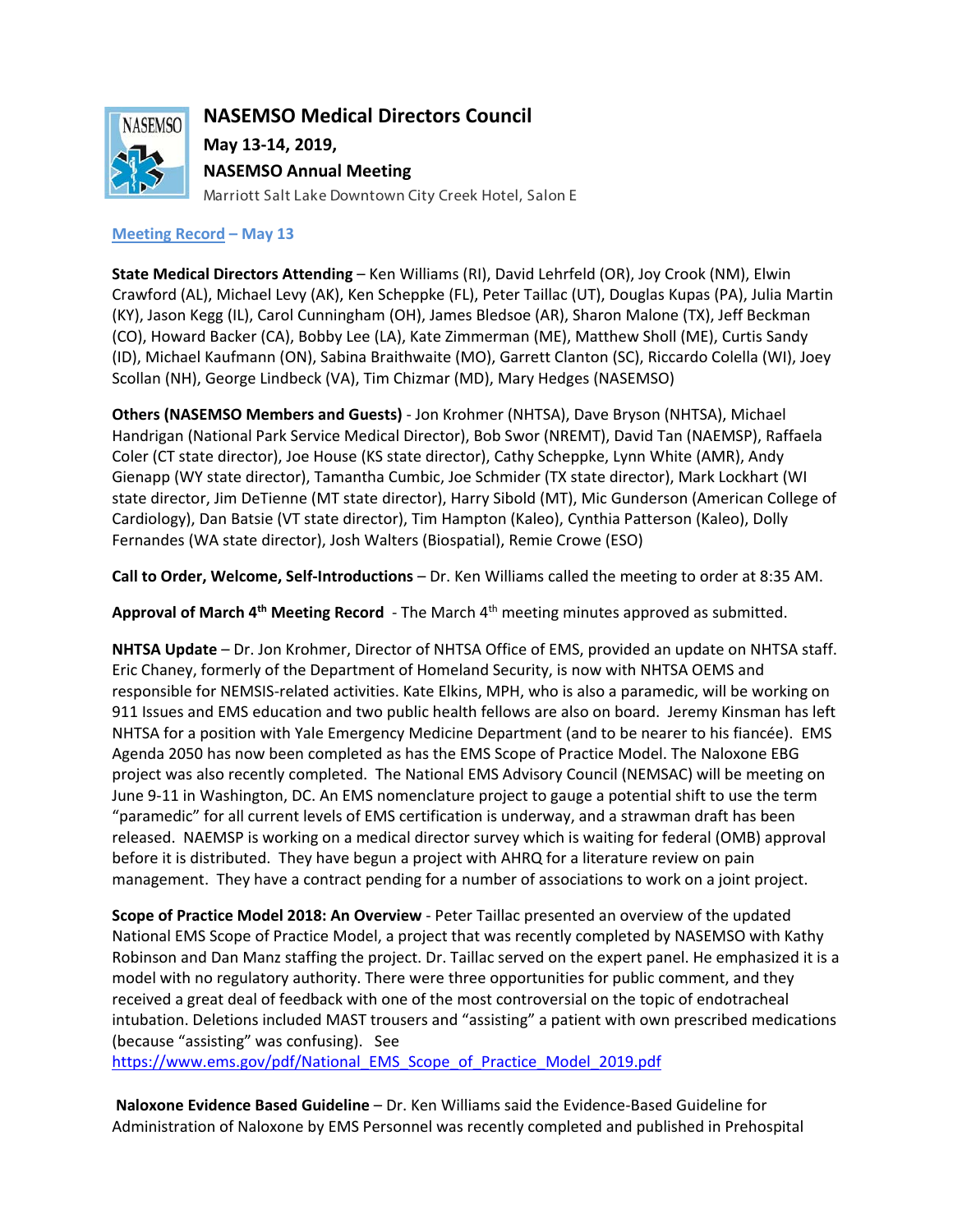Emergency Care. The training module is completed but is awaiting finalization of the version which includes narration. The major shortcoming was the lack of evidence in the systematic review addressing intranasal devices and fentanyl analogues because all the studies were completed before these were available or prevalent. The project team favored IV for purposes of titration and the increased opportunity to avoid withdrawal and resulting agitation, as well as increased likelihood of patient being transported to hospital where the patient may be connected to treatment resources. See <https://nasemso.org/projects/naloxone-evidence-based-guidelines/>

**NASEMSO Update –** Dia Gainor, Executive Director; Keith Wages; President, and Kyle Thornton, President-Elect. Keith Wages noted his tenure as President of NASEMSO comes to an end on Thursday. He is retiring from the Georgia Office of EMS at the end of this month and will miss NASEMSO. Kyle Thornton indicated he looks forward to stepping in as President of NASEMSO. Dia Gainor distributed a one-page summary of the NASEMSO Strategic Plan recently completed by the NASEMSO Board of Directors. She highlighted the focus on emerging specialties with community paramedicine as one of the more prominent examples.

**NAEMSP Update** - Dr. David Tan, President, shared warm greetings from the National Association of EMS Physicians. NAEMSP has become much more involved in advocacy at the federal level and recently participated in EMS Day on the Hill. Questions followed.

**Remarks from Harry Sibold** – Harry indicated that he attended this meeting on his own time to personally say farewell. He has offered his resignation as the Chair-Elect of the MDC and must resign from the Council. He continues as the Medical Director at the Montana Board of Medical Practice but is not able to participate at the national level representing Montana. There has been a change in administration and other issues that have resulted in this decision. It was clarified that he is employed by the Montana Board of Medical Practice, which is in the Department of Labor, while the State Office of EMS is within the Department of Health.

## **State Reports**

Wisconsin – Riccardo Colella reported that Wisconsin statute (not administrative rule) directs that patients must be conveyed to a hospital. As such, preliminary feedback from their legal team is that the CMS ET3 pilot may not be viable in Wisconsin. He requested feedback from other states that may have similar legislative barriers and any recommendations. Regarding the statewide CARES registry, they continue to face a barrier to funding for hiring a statewide CARES coordinator. The state enacted a wellmeaning law in 2017 to potentially increase access to paramedic providers on rural services, but the operational logistics are formidable.

South Carolina – Garret Clanton said they are spending a great amount of time implementing pediatric trauma destination protocols. There is little evidence available that it impacts outcomes. They have obtained grant funding to purchase video laryngoscopes and plan to implement training in the rural areas.

Idaho – Curtis Sandy noted they are still dealing with staffing of interfacility transfers, especially in the rural areas where the nurses staffing the transport have limited experience in critical care. They are offering training for staff tasked with interfacility transports. They are getting more rural hospitals enrolled in the trauma system. Wayne Denny, the state director, is a member of the REPLICA (EMS Compact) Rules Committee, and they are addressing many issues that arise.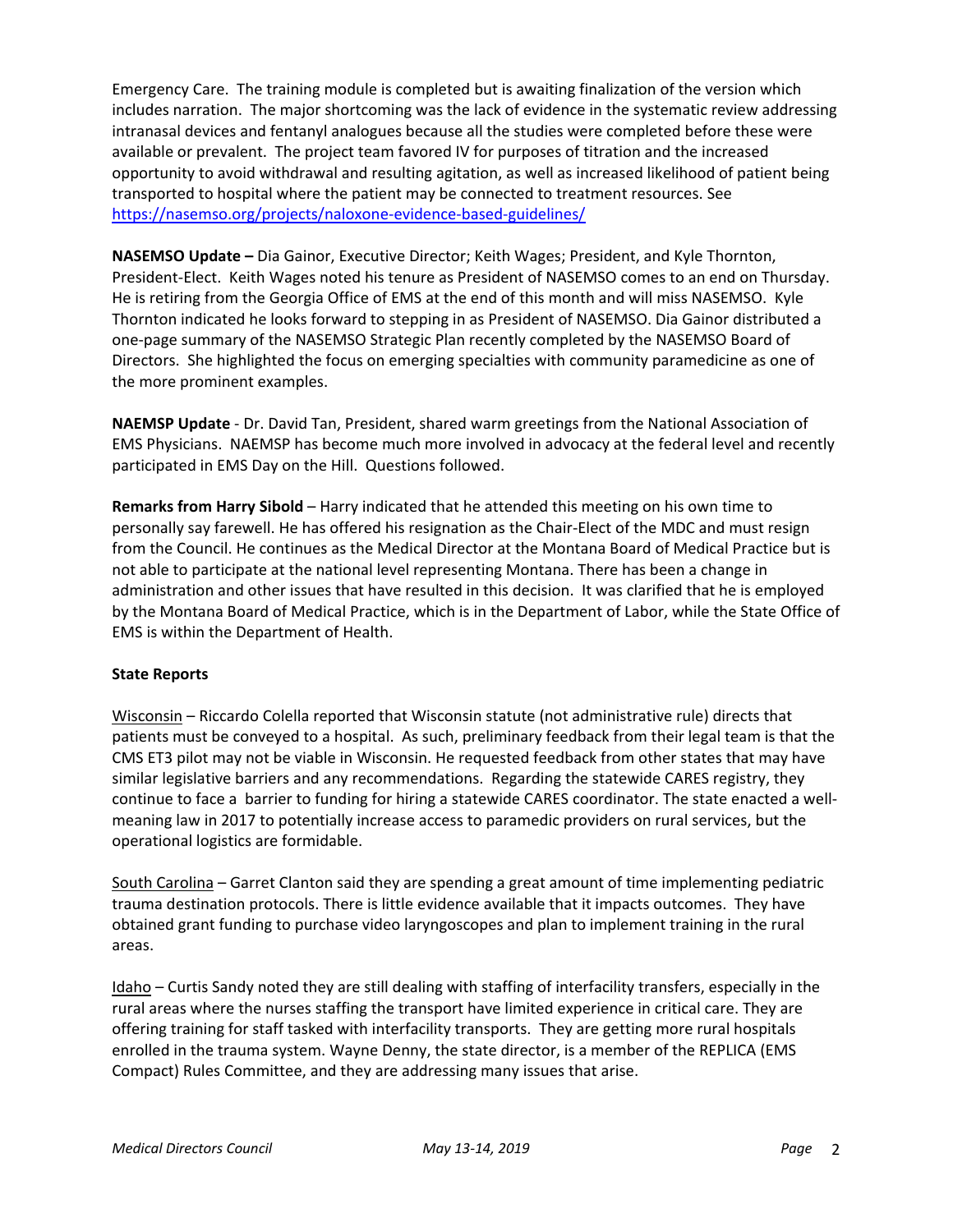Indiana – Michael Kaufman has been the state medical director in Indiana for 15 months. Just after he started, the state data manager resigned and the state director had a stroke. He has spent most of his time covering the duties of those vacant positions. They have established a reimbursement mechanism for naloxone administration by Medicaid. There was a rule moratorium put into place by former Governor Mike Pence. On the clinical front, they have published their first data report. They are the first state agency in Indiana that has made their non-patient identifiable data publicly available. Workforce development has become a major problem with applications for EMS personnel having decreased by 33%. They have started an initiative for increasing the qualifications for EMS medical directors. EMS is within the Department of Homeland Security in Indiana. They have been actively involved in the legislative process and passed a mobile integrated healthcare (MIH) bill which created a MIH fund. Legislation was enacted requiring dispatchers to be trained in CPR. He is contracted for 25 hours a week but has put in more time than that. He also works clinically.

Maine – Matt Sholl said their state director position is vacant and they have recently posted the position. Former director (now retired) Jay Bradshaw has agreed to serve as interim director until they fill the role. He noted the vacuum created as that position is unfilled. He said Kate Zimmerman (assistant state medical director) has been working with their trauma advisory committee on several matters including getting patients aftercare resources. They are on a two-year cycle to update their protocols and enjoy working with other New England states including New Hampshire and Vermont. Mechanical chest compression is dominating the protocols discussion this year. They are in the early phase of trying to re-invigorate staffing on interfacility transfers, and addressing the stress resulting from the behavioral health transports and lack of bed availability. Their QI activity is focused on four areas currently including opioid overdoses. The former governor was very resistant to REPLICA so they are excited to be working with a new governor. In 2015, NASEMSO helped them with an off-site system evaluation, and they are working to implement some of those recommendations.

Missouri – Sabina Braithwaite has served as the state EMS Medical Director for about a year and a half. She thanked Doug Kupas for helping Missouri to become a CARES state. High air medical bills have gotten the attention of the state legislature, especially a state legislator who was flown for a STEMI and did not understand why he could not have been driven by car.

New Hampshire – Joey Scollan said they have been collaborating with New England states which has been helpful. They received a SAMSHA grant for their Opioid First project in the state EMS office. She added they are struggling with the medical director's lack of authority to restrict EMS personnel whose skills or performance are problematic. The only avenue is to suspend a paramedic's access to medications.

California – Howard Backer explained that California EMS is a two-tier system which is based on medical control from both himself and the local medical director. The positive aspect of this approach includes their health information exchange system they have been developing. They are hoping they will have most of the records within the next year. They began the HIE program with a federal grant from the Office of the National Coordinator of Health Information Technology (ONCHIT). It includes the ability of EMS providers to receive patient health information in the field. Now they are tackling the next phase of getting outcome information. They have promulgated regulations for stroke, STEMI and, more recently, an EMSC system. Most local systems already have stroke and STEMI systems, so the state's goal is to achieve some consistency for these systems. They have been working on CP/MIH legislation but are getting resistance from nursing and even emergency physicians. Their state continues to have battles regarding exclusive transport agencies even though they have had a state statute in place for years.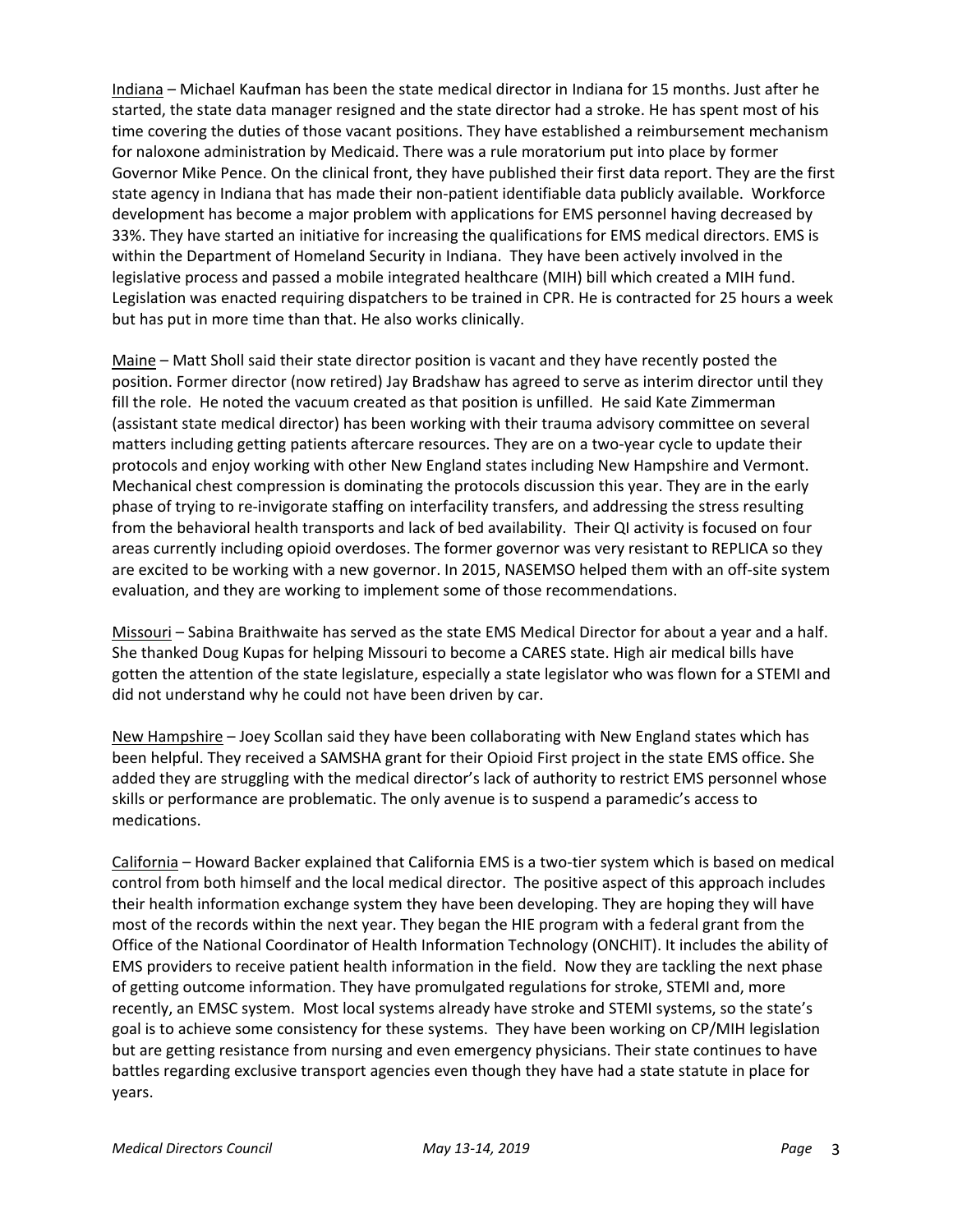**Non-Transport Payment Initiatives** (ASH Initiative on CARES, ET3) – Dr. Doug Kupas (PA) shared that he is on the CARES oversight board and that they have scholarships available for states that want to become CARES states. He shared data from the CARES 2018 data set. He reported that there is interest in reimbursing EMS at a higher level for cardiac arrest patients as an incentive for agencies to report cardiac arrest data through CARES.

**Opioid Initiatives in Indiana** – Dr. Michael Kaufman (IN) shared information about his state's opioid initiatives. They developed the Naloxone Administration Heatmap which shows where overdoses are occurring throughout the state. This helps target efforts where overdoses are occurring. This helped prompt the state to promulgate new rules targeting the opioid overdose epidemic (in spite of former Governor Pence's moratorium on rule promulgation). They soon will be releasing the Naloxone Dashboard. He also shared information on Crawfordsville Fire Department's Mobile Integrated Health program which follows up with patients who have experienced overdoses based upon information from the Heatmap. Their program includes behavioral health team members. The Carmel Fire Department has instituted a quick response team which involves a similar approach of followup care to those who have overdosed.

**Joint Meeting with Trauma Managers Council: NASEMSO/Biospatial Collaborative - What Is It and What Can It Do for Your System?** - Josh Walters, Vice President of Product, Biospatial and Dave Zaiman, Director, Data Partnerships

 *The Biospatial Platform has been enhanced to provide state and local EMS officials with datadriven insight into critical care issues such as opioid overdose, motor vehicle injury, operational performance metrics and benchmarks, and actionable alerting capabilities. To enrich these capabilities, the Biospatial Platform uses machine learning to probabilistically link records across multiple data sources, including EMS, trauma registry, motor vehicle crash, and other health and safety-related data sources.*

Dave Zaiman explained there is no charge to the states when Biospatial provides high level analytics of the state's data. They now have 18 states that are submitting their EMS data, one state (Montana) submitting its trauma data, and one state (Florida) submitting its motor vehicle crash data. They also have 14 states where partial EMS data is being submitted via EMS agencies. Josh Walters demonstrated their syndromic surveillance dashboard, including their new time-sensitive syndromes dashboard.

Members whose states partner with Biospatial expressed strong support. Ken Scheppke said the QA opportunities has been unbelievable, and Ken Williams said Biospatial analytics has provided quick access to important data at no cost.

## **State Reports** (cont.)

Colorado – Jeff Beckman said Colorado is still recovering from the active shooter event at a school last week. Fortunately, there were only 9 injuries (1 fatality). They had 23 bills introduced in this legislative session that impacted the EMS Division. One of those bills dealt with peer assistance. Another bill was intended to clarify the role of the EMS provider who worked in the hospital setting. It created an avenue for EMS clinicians to practice at their EMS scope of practice level in the hospital under the supervision of a nurse and under the medical direction of a physician at the hospital. Previously they could work in the hospital as technicians but not as EMTs or paramedics. Another bill's purported intent was to change EMS certification to EMS licensure, but it went beyond that to change nomenclature. It did not pass.

**Recess** until Tuesday, May 14 – The meeting recessed at 4:30 PM.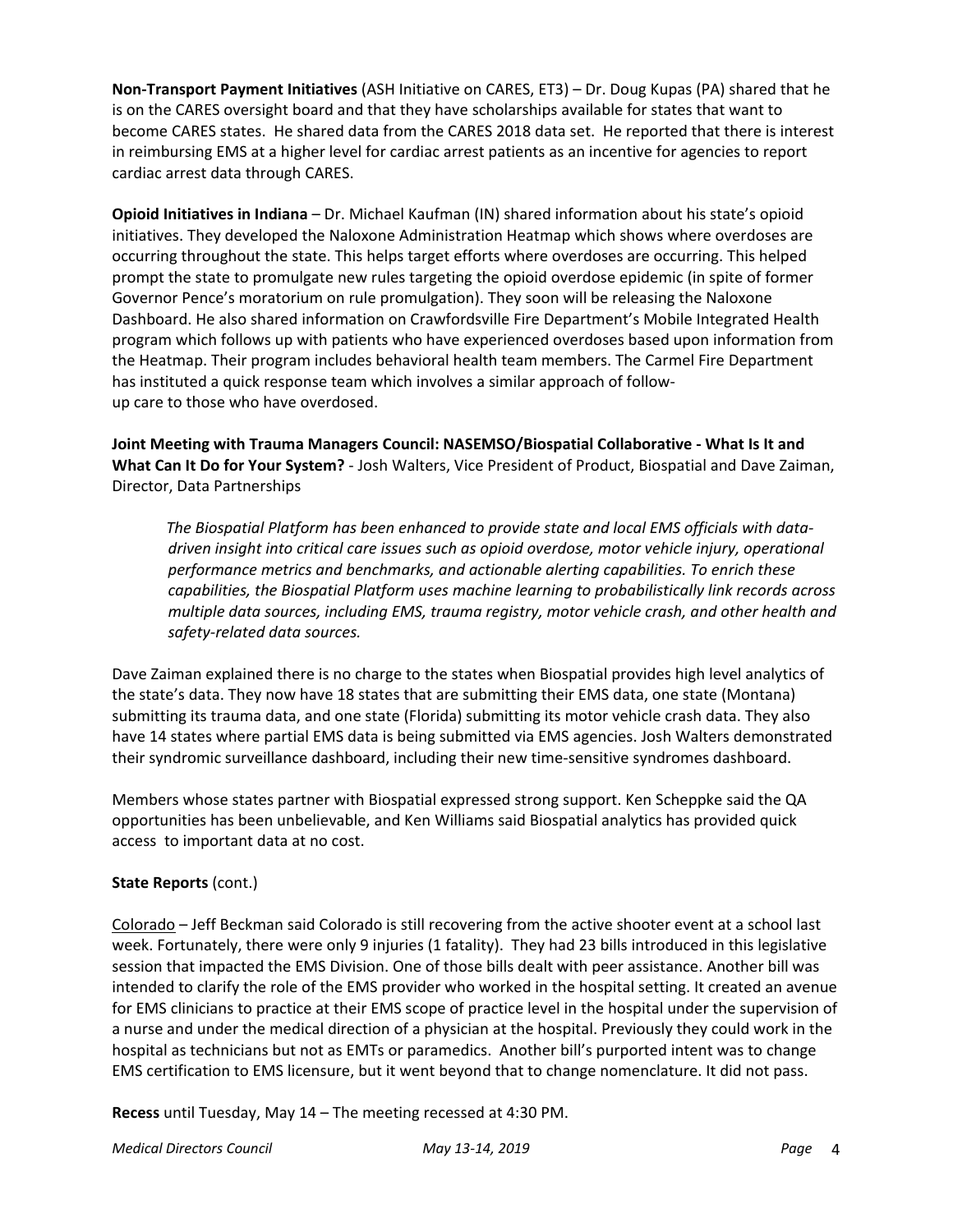### **May 14**

#### **The meeting reconvened at 8:00 AM.**

### **State Reports** (cont.)

Arkansas – Dr. James Bledsoe reported that the Arkansas Office of EMS/Trauma started a Rapid Sequence Intubation (RSI) Committee. They surveyed bordering states about how they handle RSI. Twice a year they hold a medical directors conference. He displayed a video their department created on the opioid epidemic. Their Stop the Bleed Campaign has existed for 6 years where they send a trainer to the public schools and leave a kit. A new law requires all graduating seniors to have taken the Stop the Bleed course.

Texas – Dr. Sharon Malone said she is honored to have been designated as the state EMS medical director for Texas. She became a paramedic after she became a physician and no longer works in the Emergency Department but works solely as an EMS medical director. She is a member of the Governor's EMS and Trauma Advisory Council (GTAC). They are a medical director-driven state. EMS medical directors are now required to complete an EMS medical director course. A few years ago, a bill passed that allowed paramedics to work in the ED in spite of opposition from the Board of Nursing. This has been very helpful to physicians in the ED.

Ohio – Dr. Carol Cunningham noted that Ohio is now a CARES state. They are taking their data back in house. She completed a gap analysis comparing Ohio's EMS scope of practice with the National Model Scope of Practice Model. They held a medical directors conference which drew 3 times as many as they anticipated, and since then have formed a NAEMSP state chapter.

Illinois – Dr. Jason Kegg said this is his first NASEMSO meeting and appreciates the welcome from everyone. Illinois is going to become a NREMT-P state. They launched an opioid dashboard where one can find who the high prescribers are as well as naloxone administrations. Law enforcement is asking them if they should hold people they revive with naloxone until EMS arrives, and he is looking for feedback from other states. They are piloting direct transports to behavioral health facilities bypassing hospitals. They were surprised to learn recently that some of their downstate ALS agencies did not have 12-lead EKG capability.

Rhode Island – Dr. Ken Williams reported that state agencies were required to simplify their regulations. They were informed that their protocols were supposed to be administrative rules; however, they successfully managed to avoid doing that. The office invested two year in updating their rules until opponents took their concerns to the Governor, at which point they had to lessen their proposed qualifications for EMS medical directors. They have doubled the size of their state EMS office to 8 people largely due to grants they were awarded. They have been doing alternate destination for behavioral health for about a year now largely due to the closure of a major hospital.

Kentucky – Dr. Julia Martin said Kentucky is still working on stroke destination guidelines, primarily LVOs. All EMS agencies are now reporting EMS data, but they have 2 weeks to submit; they will shorten the reporting time in the future. Another problem is there is not connectivity to the hospitals and they are not leaving the required run report at the hospital. They are collecting data on the community paramedicine project. They are initiating antibiotic administration in the field. Her hospital received a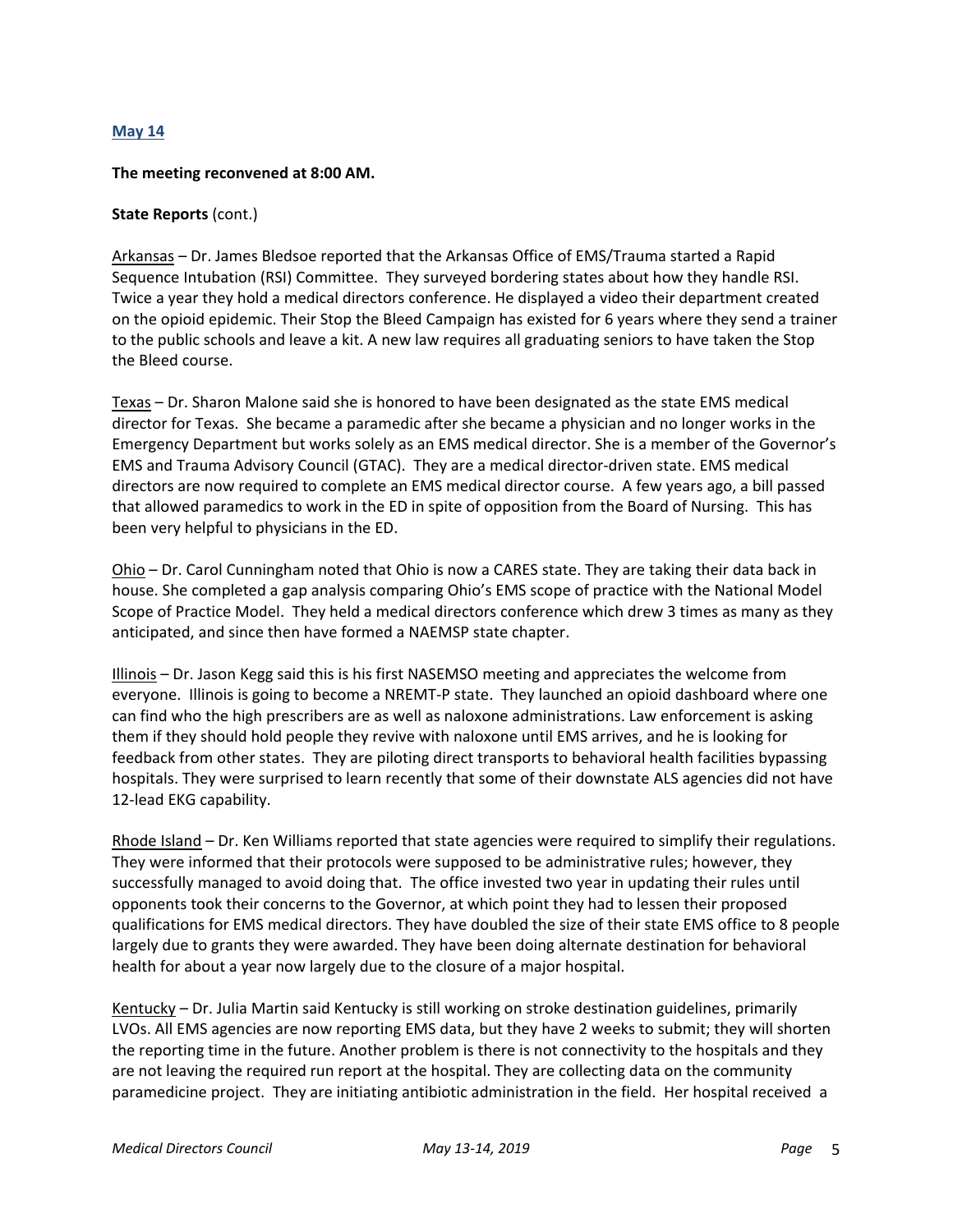grant where they will be taking leftover blood and urine samples at her hospital to learn what is showing up in these drug screens.

Pennsylvania – Dr. Doug Kupas shared that their state trauma system now requires DMIST report. They have been holding an annual community paramedicine summit for several years now. Their pay-for-nontransport law passed last year which requires reimbursement for non-transport of patients that have Medicaid or other insurance. They are writing the rules presently so it has not yet been implemented.

Virginia – Dr. George Lindbeck said that Virginia has signed a contract for the 25,000 annual mental health transports that will cover about half of the transports. EMS has traditionally not done psychiatric transports. He asked about EMS provider exposure to deceased patients, i.e. at accident scenes, etc., as there is concern about HIV and other exposures without a good system to test. There were 2-3 bills introduced relating to air medical billing, and they ended up with one bill that passed requiring hospitals to inform patients of air medical cost before transferring non-emergent patients.

**Comments from Michael Handrigan, National Park Service (NPS)** – Dr. Handrigan, who became the EMS Medical Director for the NPS in March, explained that the National Park Service has an EMS program. Several of their parks include EMS transportation which are primarily BLS. The goal for the National Parks is to locally manage EMS and to centralize training. The US Forest Service envied the National Park Service's program so they decided to become part of the program. The National Park Service is required to provide EMS care to visitors whereas the US Forest Service is prohibited from doing so.

Florida – Dr. Ken Scheppke stated that stroke centers are now required to be designated by a third-party organization. They are also now required to submit data to the stroke registry. The texting while driving law fines will be deposited in the EMS trust fund. Florida does not have state protocols, but some counties (South Florida) now require prehospital administration of antibiotics for septic shock. They are studying this and will report the results. They have a state-funded Narcan leave behind program. They are pushing medication-assisted therapy for opioid addicts. Many of the treatment programs are unfortunately abstinence-based programs, which have been ineffective.

Alaska – Dr. Michael Levy said this is his first NASEMSO meeting. They have a new governor who was elected on promises of cutting taxes. They have been examining their state EMS scope of practice which has not been touched for years. They have been providing resuscitation academies. They have a stroke grant. They also have a project to install telemedicine in ambulances. CARES is now covering about 80% of the state. They are a Biospatial state and have also discussing REPLICA.

**Comments from Bob Swor, President of NREMT Board** – The NREMT will allow board-certified EMS physicians to sit for the NREMT exam. Bob also shared **Bill Fales' report from Michigan**. Michigan has a substantial shortage of EMS providers. They have updated their protocols to address pain management. They moved to NEMSIS 3. They now partner with Biospatial, and Bill highly recommends it to other states. Neonatal hypothermia is being addressed by providing EMS services with a new thermal warming device. It was used incorrectly during an infant transport, and they now will be providing training on its use.

Maryland – Dr. Tim Chizmar said they are pleased to have Dr. Ted Delbridge join the Maryland Institute of EMS Systems as the Executive Director in February. They are now using a new statewide EMS data system. A community paramedic program is in place. Maryland does not have advanced EMTs and he requested feedback on whether it would be beneficial to add. Several hospitals converted to freestanding EDs. They continue to be focused on cardiac arrest and are a CARES state. Their trauma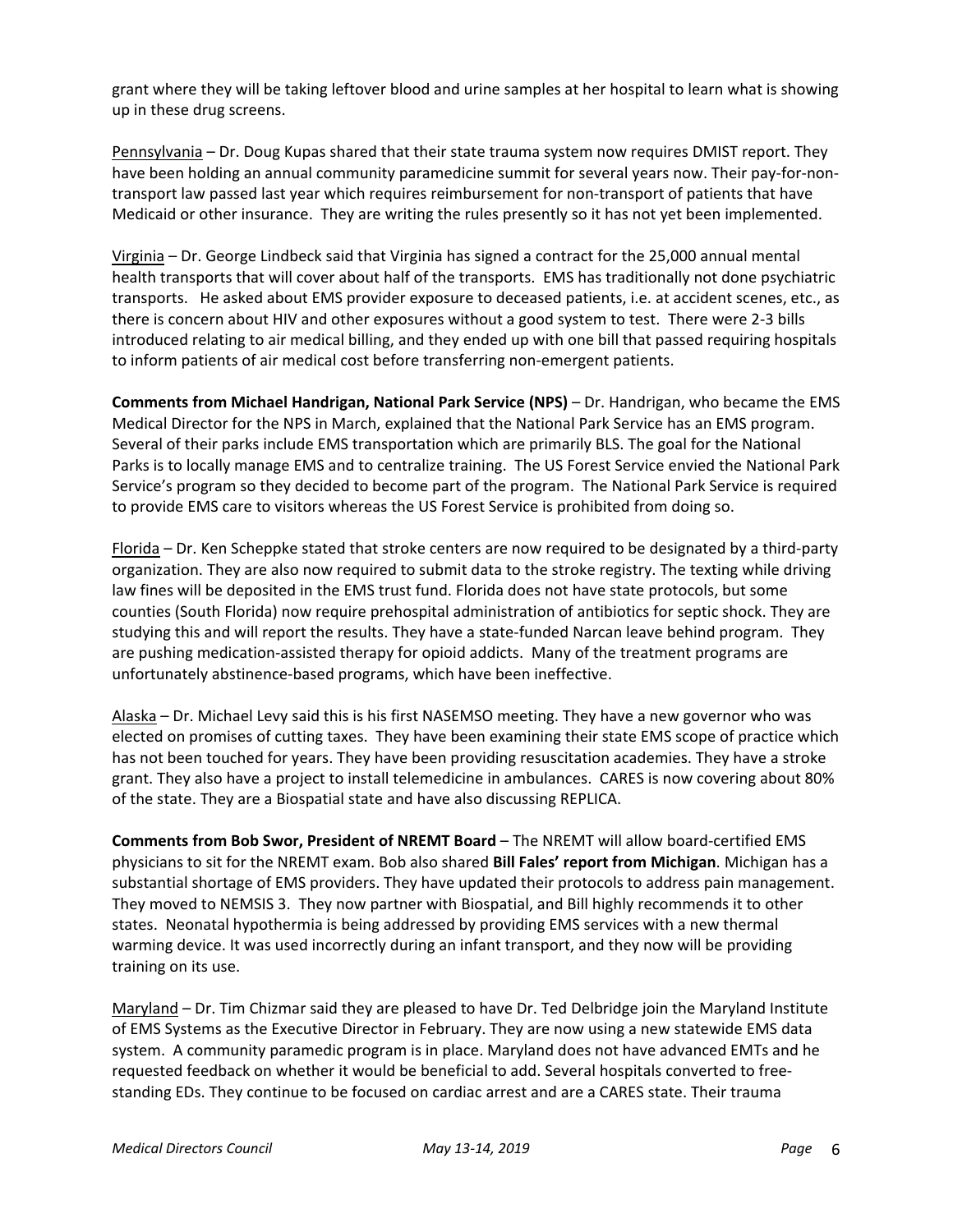manager is also the CARES coordinator. They continue to run resuscitation academies. They have a \$200,000 grant to reimburse for treat/no transport opioid overdoses.

Alabama – Dr. Elwin Crawford said that the ACS conducted an assessment of their trauma system. The state has submitted its CARES application. Legislation requiring PSAPs to complete EMD training was enacted. They are working on destination guidelines for stroke centers. The bill requiring FBI background checks for EMS providers is meeting with strong resistance, and they are waiting to see if it passes. Variances can be obtained for transporting to behavioral health facilities.

Oregon – Dr. David Lehrfeld said this is his  $5<sup>th</sup>$  year as state EMS medical director. They are gradually getting to 100% reporting of data, but the quality of the data is lacking. They have purchased ImageTrend's licensing system after doing it by paper until recently. They have implemented rules to require quality programs. The fire chiefs introduced a bill to allow any fire department to begin an ambulance service; however, it did not pass. Trauma is still the only time-sensitive state system they have established. He learned that Oregon had enacted a law in 2011 requiring hospitals to report stroke data so they are going to begin requesting that it be enforced. Approximately 70% of their agencies are reporting CARES data. They are hosting the NASEMSO regional meeting in Portland this year.

**Resuscitation Centers** – Dr. Ken Scheppke presented on the *No No GO* dispatcher Life Support program they initiated in Palm Beach County, Florida. The thoracic pump theory stresses that it is all about chest compressions. They now position the head and torso higher when performing CPR rather than having the patient lying flat, and they use a mechanical CPR device. They have increased their ROSC rate 10-fold over an 8-year period.

**Election of Chair, Chair-Elect, Secretary and 5 Regional Representatives** – Doug Kupas nominated and Carol Cunningham seconded Dr. George Lindbeck for the vacant chair position due to Chair-elect Harry Sibold's resignation. Carol Cunningham nominated and Julia Martin seconded Dr. Matt Sholl for the chair-elect position. There were no further nominations for either position. Dr. Lindbeck was elected chair by acclamation and Dr. Sholl was elected chair-elect by acclamation. Dr. Julia Martin was elected South regional representative. The existing regional representatives were re-elected. Dr. Carol Cunningham was elected secretary.

## **Joint Meeting with HMPC on Triage** – Dr. Doug Kupas and Joe Schmider

Joe Schmider, State Director (TX) and Chair of the Health and Medical Preparedness Council, opened the discussion. Is our triage system working? He noted that Israel does not triage, but lets the hospital sort it out when the patients arrive. Also, the reality is that we are not good at triaging in mass casualty incidents in spite of the triage systems we have learned. They are awaiting a paper from ASPR on the topic. Most patients are already gone by the time EMS arrives on the scene. Peter Taillac commented that this does not mean our system is not working. Carol Cunningham commented that Israel is much different than the US as they do not have long transport times, all physicians are employed by the government, and destination decisions are pretty simple. Doug Kupas noted they also have the advantage of nationally required service and thus, many of their citizens have more training on these matters. Ken Williams said they have been using the wrist bands for patient identification for about 10 years, but they use them every day so it works well in MCIs.

The following people volunteered to serve on a working group to review and comment on the ASPR/TRACIE document when it is released: Carol Cunningham, Jason Kegg, Ken Williams, Peter Taillac, Sharon Malone, Sabina Braithwaite, Riccardo Colella, Tim Chizmar, Doug Kupas and Michael Handrigan.